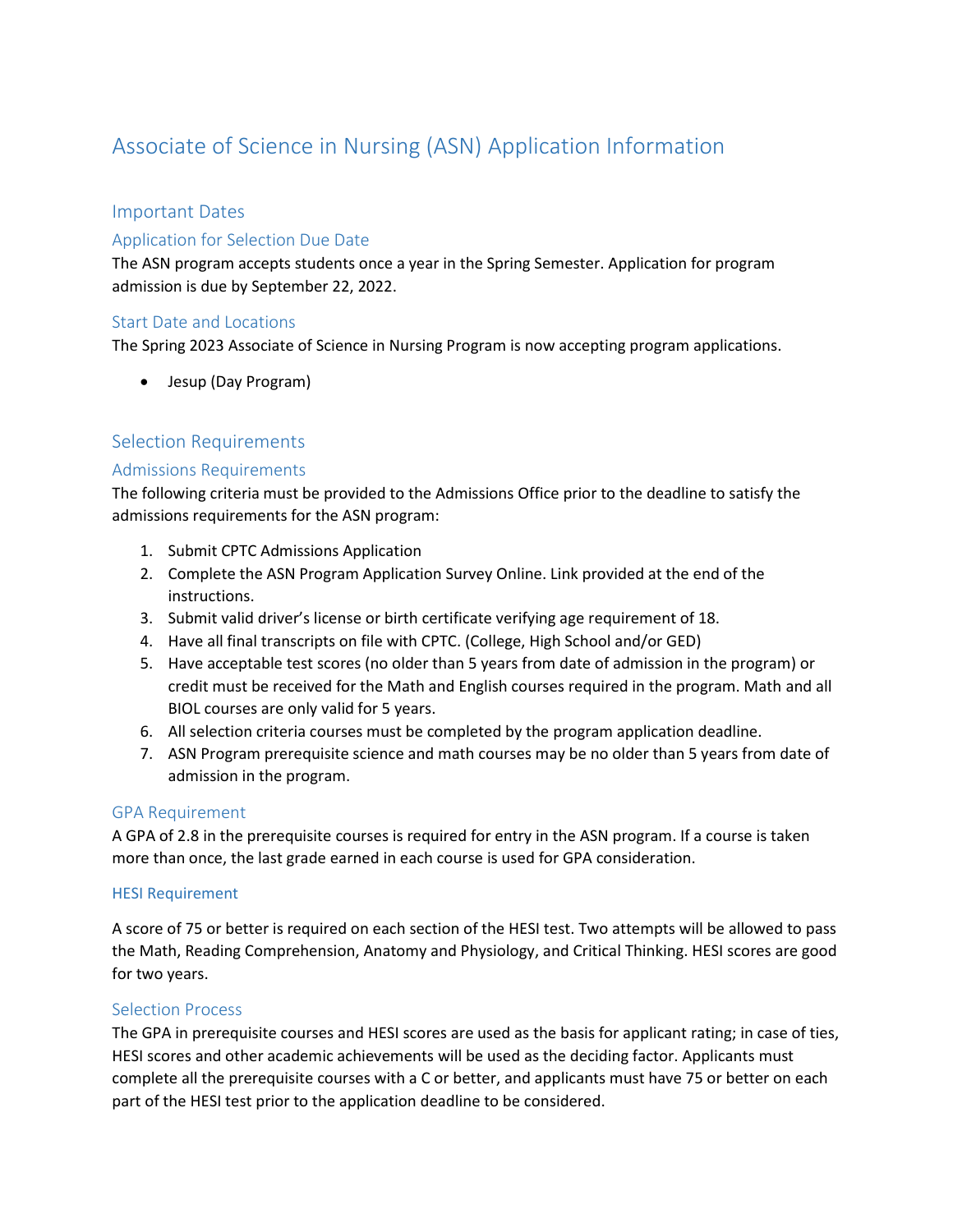#### Tiebreaker:

- First Highest HESI Science Score
- Second Highest HESI Math Score
- Third The student with an Allied Health Diploma with current Georgia license
- Fourth Highest overall College GPA.

# Selection Course GPA

The following course list is used for GPA consideration.

- BIOL 2113
- BIOL 2113L
- BIOL 2114
- BIOL 2114L
- BIOL 2117
- BIOL 2117L
- ENGL 1101
- PSYC 1101
- MATH 1111 or MATH 1101
- Humanities Course
- General Core Elective

# Criminal Background, Health Screenings, and CPR Requirements

Once accepted into the ASN program, all students must complete a Health Examination, Clinical Health Requirements (i.e., vaccinations). Please recognize if you defer vaccination, you may not be able to be placed clinically. We cannot guarantee clinical placement if you choose to be unvaccinated. If we cannot place you in a clinical setting, you will not be able to progress in the ASN program. This is not a college or TCSG policy, however, it may be an agency policy and we must abide by the policy.

Criminal Background check and Drug Screen are required prior to clinical placement. If a clinical agency refuses a student due to criminal background check or drug screen, the student will not be able to process. Again, TCSG nor CPTC refuses placement based on these items, only the agency can refuse. A current American Heart Association Health Care Provider BLS CPRcard is required of all ASN students at program entrance. No other CPR cards are acceptable. This information will be shared in acceptance packets provided to students at the program orientation.

# Apply and Prepare

- Submit all official documentation to the CPTC Admissions Office by the due date
- Make sure your mailing address is up to date for program correspondence.
- Documents are only considered to be official if received in a sealed envelope from the sending institution.